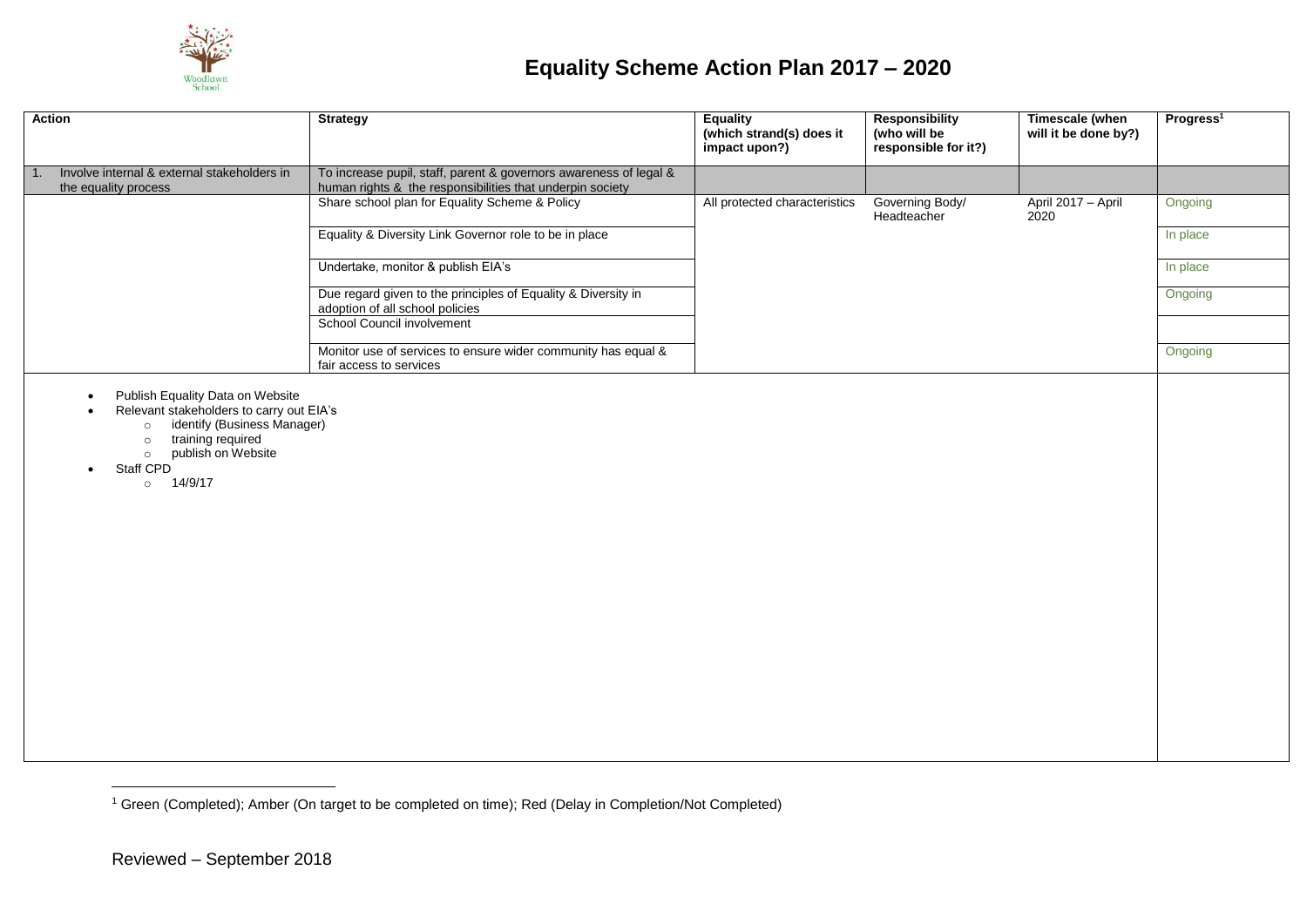

| 2. Make our workforce more representative of<br>the schools community | Ensure all recruitment, selection, promotion, training &<br>development are fair and accessible to all.<br>Conduct Equality Survey/workforce profiling |                               |                                |                            |                            |
|-----------------------------------------------------------------------|--------------------------------------------------------------------------------------------------------------------------------------------------------|-------------------------------|--------------------------------|----------------------------|----------------------------|
|                                                                       |                                                                                                                                                        | All protected characteristics | Governing Body/<br>Headteacher | April 2017 - April<br>2020 | Progressing on<br>schedule |
|                                                                       | Assess & monitor recruitment & selection process                                                                                                       |                               |                                |                            | In place                   |
|                                                                       |                                                                                                                                                        |                               |                                |                            |                            |
|                                                                       |                                                                                                                                                        |                               |                                |                            |                            |
|                                                                       |                                                                                                                                                        |                               |                                |                            |                            |
|                                                                       |                                                                                                                                                        |                               |                                |                            |                            |
|                                                                       |                                                                                                                                                        |                               |                                |                            |                            |
|                                                                       |                                                                                                                                                        |                               |                                |                            |                            |
|                                                                       |                                                                                                                                                        |                               |                                |                            |                            |
|                                                                       |                                                                                                                                                        |                               |                                |                            |                            |
|                                                                       |                                                                                                                                                        |                               |                                |                            |                            |
|                                                                       |                                                                                                                                                        |                               |                                |                            |                            |
|                                                                       |                                                                                                                                                        |                               |                                |                            |                            |
|                                                                       |                                                                                                                                                        |                               |                                |                            |                            |
|                                                                       |                                                                                                                                                        |                               |                                |                            |                            |
|                                                                       |                                                                                                                                                        |                               |                                |                            |                            |
|                                                                       |                                                                                                                                                        |                               |                                |                            |                            |
|                                                                       |                                                                                                                                                        |                               |                                |                            |                            |
|                                                                       |                                                                                                                                                        |                               |                                |                            |                            |
|                                                                       |                                                                                                                                                        |                               |                                |                            |                            |
|                                                                       |                                                                                                                                                        |                               |                                |                            |                            |
|                                                                       |                                                                                                                                                        |                               |                                |                            |                            |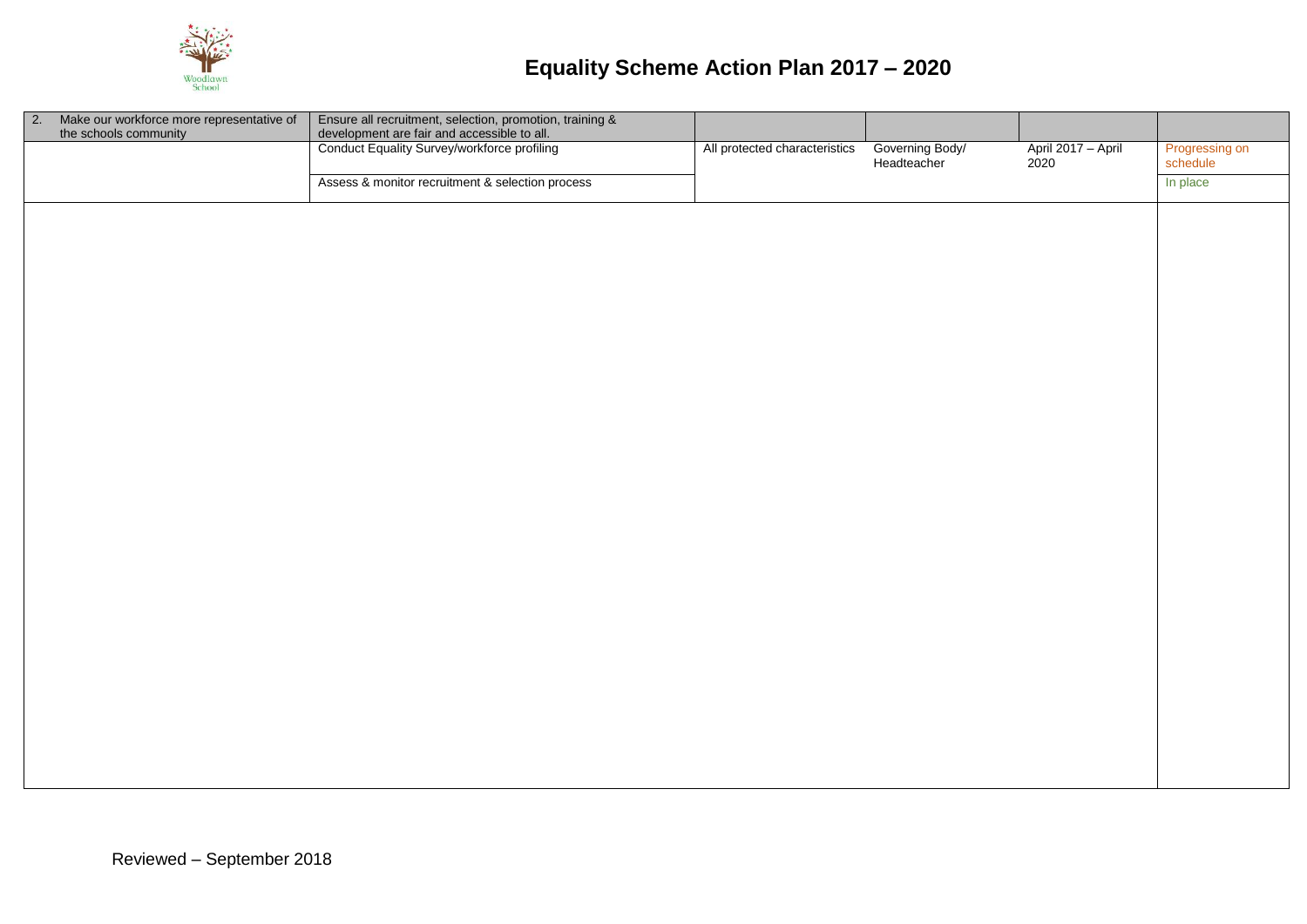

| $\sqrt{3}$ .<br>Increase staff and pupil knowledge and                                                                                  | To promote the principles of equal Opportunity & Diversity                                                                     |                               |                                |                            |                            |
|-----------------------------------------------------------------------------------------------------------------------------------------|--------------------------------------------------------------------------------------------------------------------------------|-------------------------------|--------------------------------|----------------------------|----------------------------|
| understanding of equality & diversity issues                                                                                            |                                                                                                                                |                               |                                |                            |                            |
|                                                                                                                                         | Staff Training Day/CPD sessions on Equality Act                                                                                | All protected characteristics | Governing Body/<br>Headteacher | April 2017 - April<br>2020 | Progressing on<br>schedule |
|                                                                                                                                         | Demonstrate through Assembly, curriculum & displays                                                                            |                               |                                |                            | Ongoing                    |
|                                                                                                                                         | Monitor curriculum - to ensure meets need                                                                                      |                               |                                |                            | Ongoing                    |
| SLT monitor Teaching & Learning<br>$\bullet$<br>Planning documentation<br>$\circ$<br>Lesson observations<br>$\circ$                     |                                                                                                                                |                               |                                |                            |                            |
| Update - September 2018                                                                                                                 |                                                                                                                                |                               |                                |                            |                            |
| Spring 2018<br>Use of language to ensure all pupils access to learning & content understood by all.<br>Monitoring T&L Autumn term 2018. | Class observations - ongoing focus on Equal access, differentiation, meeting pupil education/therapy needs to access learning. |                               |                                |                            |                            |
|                                                                                                                                         |                                                                                                                                |                               |                                |                            |                            |